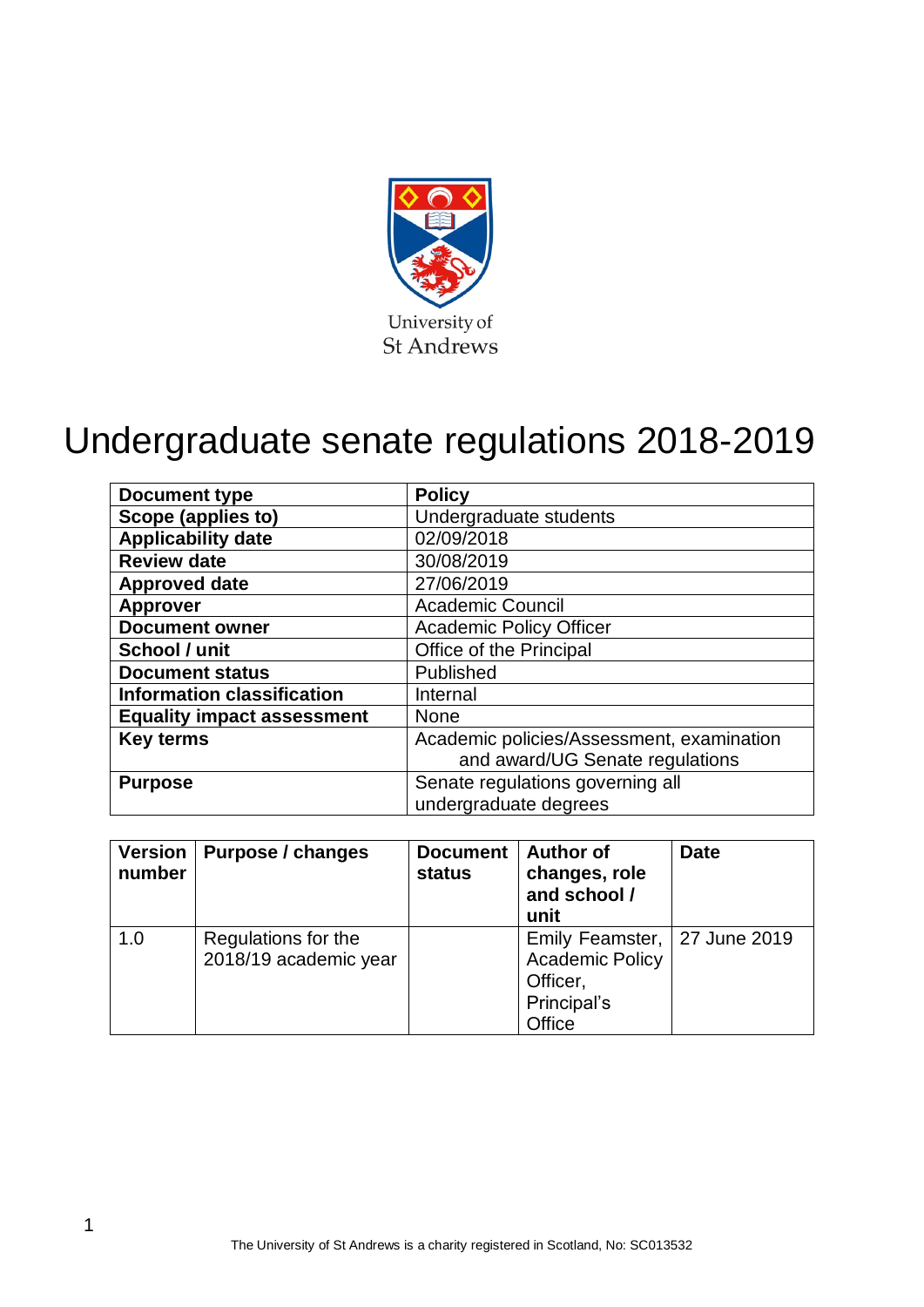

# **UNIVERSITY OF ST ANDREWS UNDERGRADUATE SENATE REGULATIONS 2018-2019**

# **1. COURT RESOLUTIONS**

The University has the power to confer degrees under the various Court Ordinances and Resolutions detailed below. The full text of each can be found on the [University Court website.](https://www.st-andrews.ac.uk/about/governance/court/) The Senatus Academicus, with the approval of the University Court, has the power to make regulations on any matters in order to give effect to these instruments.

Resolution 1994 No.1 Conferment of Undergraduate Degrees (4 July 1994) Resolution 2000 No.4 Degree of Master in Physics (MPhys) (2 March 2001) Resolution 2001 No.3 Degrees of Doctor of Engineering (DEng) Resolution 2003 No.1 Degree of Master in Mathematics (MMath) (2003) Resolution 2008 No.3 Degree of Bachelor of Arts (International Honours) (5 December 2008) Resolution 2009 No.1 Degree of Master of Research in Medicine (26 February 2010) Resolution 2012 No.1 Degree of Master of Geology (MGeol) (13 April 2012) Resolution 2013 No.1 Degree of Master of Biochemistry (MBiochem) (24 January 2014)

# **2. SENATE REGULATIONS**

# **DEFINITIONS**

| "Dean of the Faculty" means       | the Dean of the Faculty or other Faculty Officer to whom the<br>Dean may delegate the authority                                                                |  |  |
|-----------------------------------|----------------------------------------------------------------------------------------------------------------------------------------------------------------|--|--|
| "Head of School" means            | Head of School or the person to whom the authority may be<br>delegated                                                                                         |  |  |
| "LTC" means                       | Learning and Teaching Committee or the standing Committee<br>to which it may delegate the authority                                                            |  |  |
| "Requirements for a module" means | attendance at such classes, performance of such work and<br>completion of all the assessment at such a standard as may be<br>specified by the School concerned |  |  |
| "full-time study" means           | full-time study or equivalent period of part-time study, where<br>the equivalent period for a programme is normally twice the<br>period specified              |  |  |
| "Honours Programme" means         | that element of the Degree Programme which comprises 3000-<br>level modules or above                                                                           |  |  |
| 'Applicant' means                 | a person applying to the University                                                                                                                            |  |  |
| 'Student' means                   | a person who has been admitted to the University and<br>successfully matriculated in the current academic session                                              |  |  |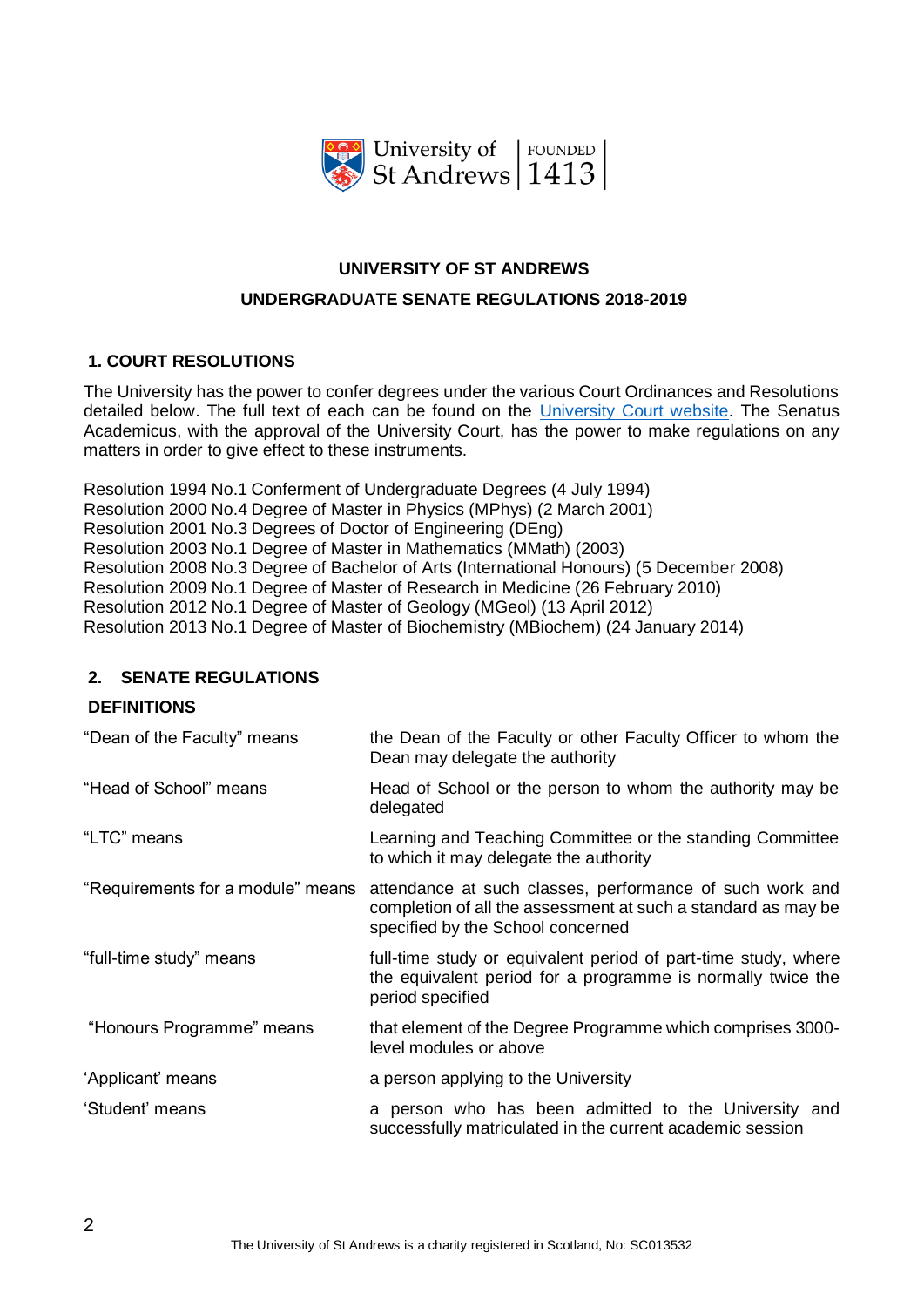# **I GENERAL REGULATIONS**

All students admitted to the University are admitted to a Faculty, and must satisfy both the General Entrance Requirements of the University, as well as the Faculty Entrance Requirements. Individual programmes may have more specific entrance requirements.

#### **A. General Entrance Requirements**

- 1. In order to gain admission to the University, an applicant will normally be expected to have attained:
	- (a) SCQF Level 6 in three subjects

or

QCF Level 3 in two subjects or its equivalent

AND

(b) SQA National 5 (B or above) in: English and Mathematics (or approved science)

or

GCSE (B or above) in: one of English Language or English Literature **and** Mathematics or an approved science)

OR

- (c) equivalent qualifications to the above from other awarding bodies.
- 2. Prior to admission an applicant must have obtained qualifications which satisfy the General and Faculty-specific Entrance Requirements.
- 3. Any or all of these requirements may be waived by the Director of Admissions in consultation with the Dean of the relevant Faculty either for applicants who are at least 21 years of age on entry or in order to promote wider access.
- 4. No applicant shall be eligible for admission or allowed to matriculate who would thereby be registered simultaneously on multiple programmes leading to awards at the University or any other institution, except a) under the terms of an agreement between the University and another institution, or b) with the permission of the Dean of the relevant Faculty. The discovery of any such dual registration may result in the suspension or termination of studies.

# **B. Credit Transfer**

- 5. An applicant who, before matriculating in a Faculty, has completed a period of study in another University or Institution of Higher or Further Education, or has alternative accredited study or experience may be deemed by the Dean of that Faculty to have gained up to 120 credits for courses passed in each year of study in that institution up to a maximum of 240 credits. For a student admitted to a General degree a maximum of only 180 credits may be awarded in recognition of prior study.
- 6. An applicant for an Honours degree, who has obtained appropriate Advanced Level, Advanced Higher or equivalent passes, may be offered entry with advanced standing. Such applicants may be awarded up to 120 credits towards a particular degree programme by the Dean of the relevant Faculty.
- 7. In the case of applicants eligible for admission under 5 above, the Head of School in consultation with the Dean of the relevant Faculty shall determine the programme and module pre-requisites that are deemed to have been fulfilled by prior study.
- 8. For students registered on an accredited overseas educational programme, a period of study at a foreign university will form an integral and compulsory part of the degree programme.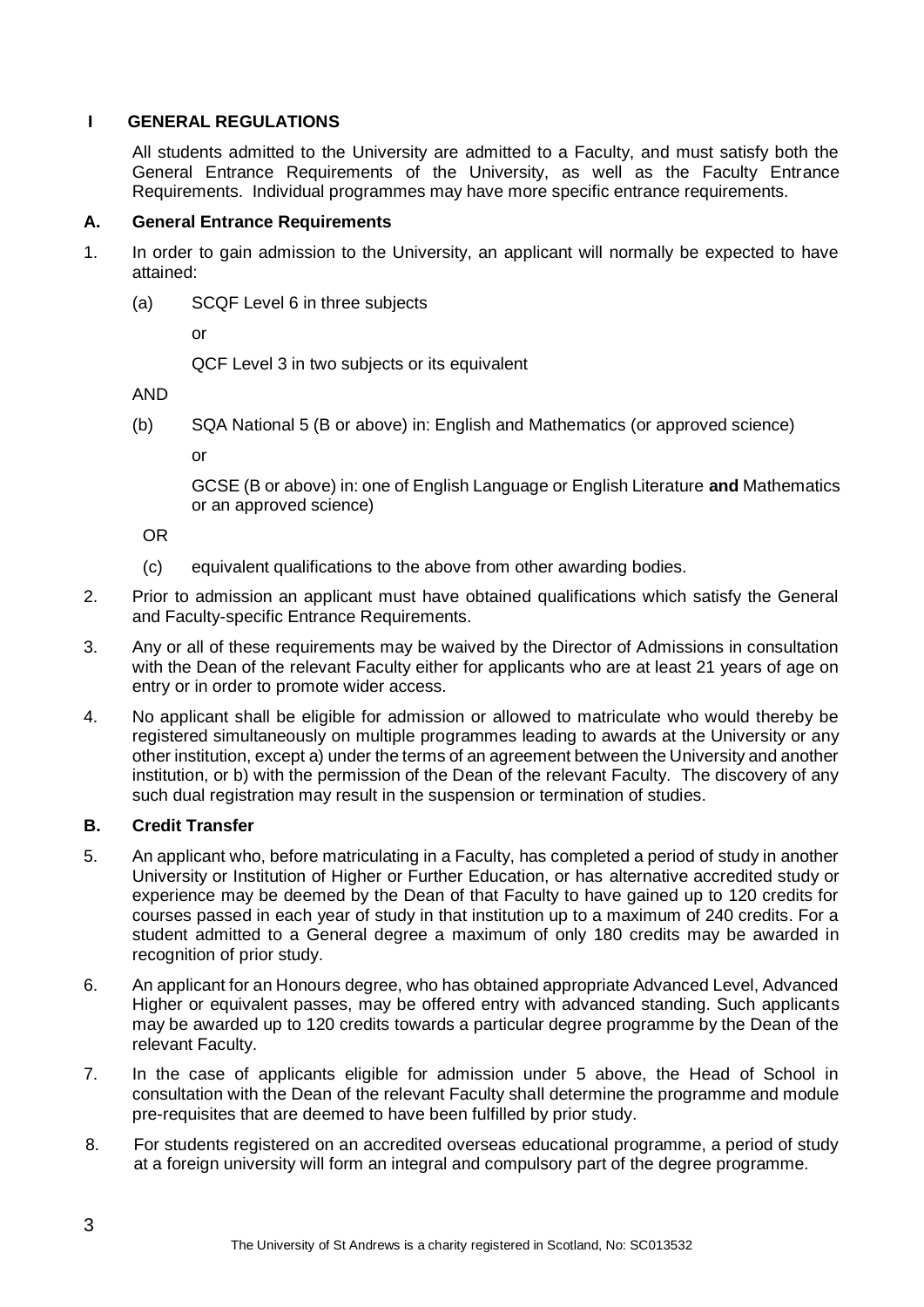# **C. Students**

- 9. An applicant may be admitted as a graduating student who intends to complete a programme of studies leading to the award of a degree or as a non-graduating student who does not intend to complete a programme of studies leading to the award of a degree or other qualification.
- 10. An applicant, graduating or non-graduating, may be admitted to full-time study or to part-time study. A full-time student shall at the beginning of each year register normally for modules leading to the award of 120 credits, or 60 per semester. Under no circumstances may a student register for more than 160 credits per session. A part-time day-time student shall at the beginning of each year normally register for modules leading to the award of at least 20 credits per semester and normally no more than 80 credits per session. A part-time Evening degree student shall at the beginning of each year normally register for modules leading to the award of at least 15 credits per semester and normally no more than 80 credits per session.
- 11. A non-graduating student may apply for admission to graduating status. Applications will be considered by the Dean of the relevant Faculty.
- 12. No students shall be admitted to any module unless they have had their programmes of studies approved by the Dean of the relevant Faculty and have matriculated in the University. Students may, with the permission of the Dean of the relevant Faculty, amend their programmes of studies, but only up to the end of the re-advising period. Exceptionally, the Dean of the relevant Faculty, with the approval of the Head of School(s) concerned, may permit later amendments.

# **D. Modules: Enrolment, Attendance and Assessments**

- 13. No student may enrol in a module who does not have the pre-requisite(s) for that module save with the permission of the Head of the School concerned and of the Dean of the relevant Faculty.
- 14. No full-time student may enrol for a 3000-level or above with fewer than 200 credits, including at least 40 at 2000-level. Before taking modules at 3000 level or above as part of an Honours programme, a student must have gained at least 210 credits, including 80 at 2000 level, and met all other requirements specified in the Policy on Entry to Honours. A student on a General degree programme may not enrol in more than 60 credits in modules at 4000 level or above.
- 15. Regular attendance (as set down in School Handbooks) is required from all students who wish to proceed in a module. Students who breach this requirement may be awarded 0X by the Board of Examiners and receive no credits for the module.
- 16. No student who has been absent from a module for more than two consecutive weeks or more than 10 consecutive teaching days, or a total of 15 non-consecutive teaching days shall be permitted to continue in that module, save in exceptional circumstances and with the consent of the Dean of the relevant Faculty.
- 17. A student who is absent from classes for a two-year period, may be required to reapply for admission and in such circumstances the Dean of the relevant Faculty will determine the amount and nature of the credit to be awarded in respect of any previous study.
- 18. To gain a pass in a module a student must perform at, or above, the standard specified in the School Handbook for that module. A student who gains a pass in a module shall be awarded the credits for that module.
- 19. The method of assessment for a module shall be by written or practical examination, coursework, dissertation or by a combination of these methods.
- 20. There will be three diets of examinations in each academic year: one at the end of each semester, and one before the end of the session.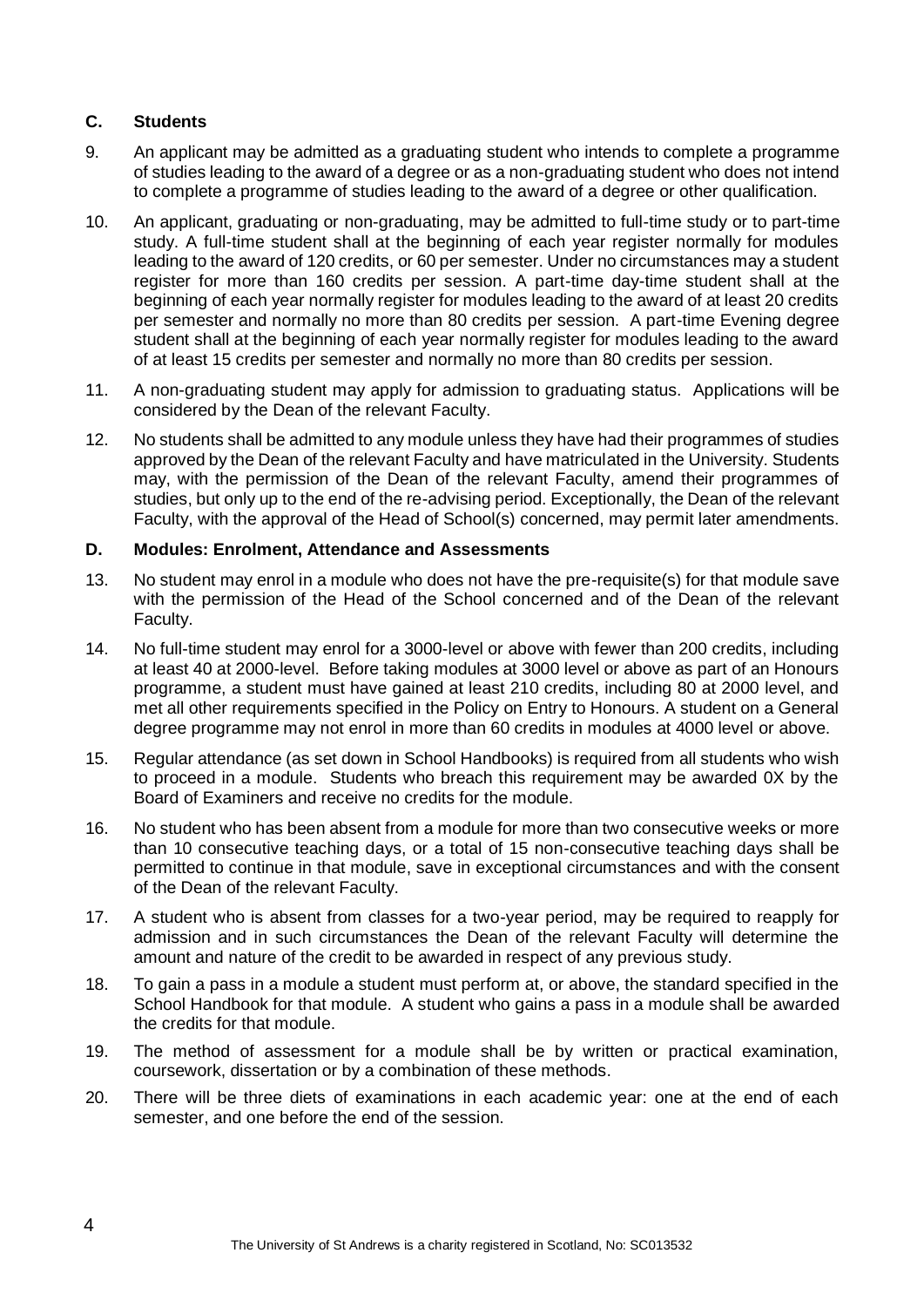- 21. Students enrolled in a module proceed to an end-of-semester assessment and (if unsuccessful in the assessment) to re-assessment subject to the two following requirements:
	- (a) where the student has fulfilled the terms and conditions of attendance and submission of work required in the School Regulations; and
	- (b) where the student has in the end-of-semester examination fulfilled the requirements laid down in the School Handbook.
- 22. Students who fail re-assessment in a module are not eligible for a further re-assessment.
- 23. Once a pass grade has been achieved in a module a student cannot re-register for the module.
- 24. The Deans, with advice from the Curriculum Approvals Group, shall approve the modules which may be offered in the Faculty, and, for each module, shall determine:
	- (a) the pre-requisites;
	- (b) the method of assessment and re-assessment; and
	- (c) the credits to be awarded to a student who passes the assessment.

#### **E. Certificates, Diplomas and Degrees**

- 25. For a student who has transferred credits (see Regulation B5), that student must have gained passes in modules taught in the University of St Andrews worth at least 120 credits in order to be eligible for the award of a Certificate or Diploma by the University of St Andrews, at least 180 credits to be eligible for the award of a General Degree by the University of St Andrews and at least 240 to be eligible for the award of an Honours degree by the University of St Andrews. Exceptions to this requirement may be made at the discretion of the Dean of the relevant Faculty.
- 26. A graduating student who, over a minimum period of one year of full-time study, has gained passes in modules taught in the University worth 120 credits shall be eligible for the award of a Certificate of Higher Education.
- 27. A student who, over a minimum period of two years of full-time study, has gained 240 credits in modules taught in the University, of which at least 80 are in 2000-level modules, shall be eligible for the award of a Diploma of Higher Education.
- 28. A student who, over a minimum period of three years of full-time study, or fewer where Recognition of Prior Learning has been granted, has gained 360 credits, of which at least, 80 are in 2000-level modules and at least a further 60 are in 3000-level modules and who has fulfilled such other requirements prescribed in the Regulations for the MA, MTheol, BSc shall be eligible for the award of a General Degree.
- 29. The General Degree may be awarded with Distinction to a student who fulfils the conditions for the award of the degree and who either gains:
	- passes at grade 16.5 or above in modules totalling 120 credits;

OR

- passes at grade 13.5 or above in modules totalling 180 credits of which 20 credits must be passed at grade 16.5 or above and 40 credits must be at 2000 and 3000-level.
- 30. A student who, over a minimum period of four years of full-time study, or fewer where Recognition of Prior Learning has been granted, has gained 480 credits, of which at least 240 credits were gained during an approved Honours programme involving Honours modules worth at least 210 credits and including at least 90 credits in 4000-level modules, and has satisfied the appropriate Board(s) of Examiners, shall be eligible for the award of BSc/MA/BD or MTheol degree with Honours in the subject(s) of that Honours programme. In the case of the BSc Chemical Sciences programme the minimum number of Honours credits is 200 of which at least 90 credits are in 4000-level modules.
- 31. A student who over a minimum period of five years of full-time study, or fewer where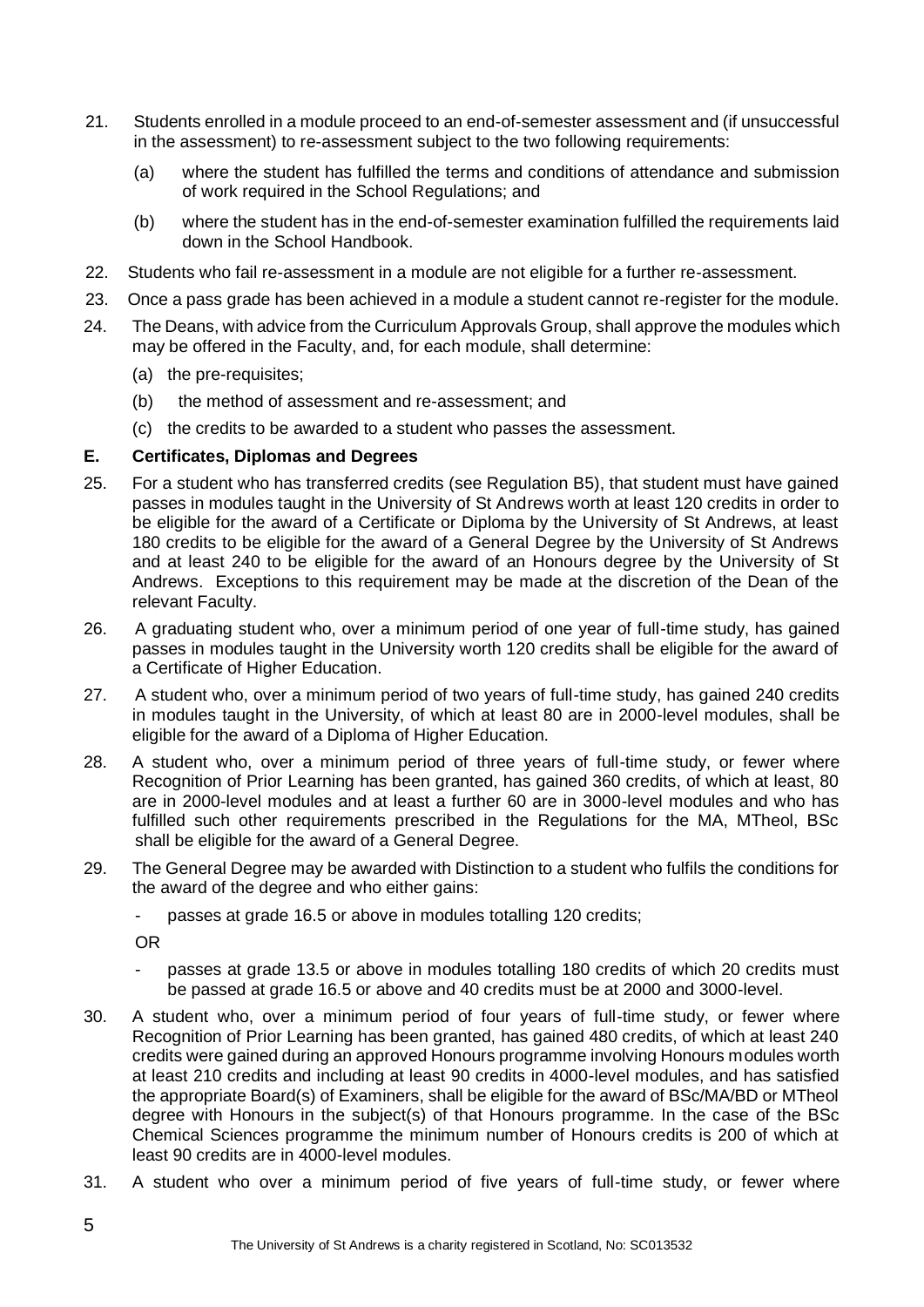Recognition of Prior Learning has been granted, has gained 600 credits of which at least 120 are at 5000-level within an approved Integrated Masters programme, and involving Honours modules, at 3000-level and above, worth at least 330 credits, and who has satisfied the appropriate Board(s) of Examiner(s), shall be eligible for the award of a Masters degree with Honours in the subject(s) of that programme.

- 32. There will be Integrated Masters programmes in Chemistry (Master in Chemistry), Mathematics (Master in Mathematics), Physics (Master in Physics), Geology (Master in Geology), Biochemistry (Master in Biochemistry), Biology (Master in Biology), Marine Biology (Master in Marine Biology) and Science (Master in Science).
- 33. In order to be eligible for the award of an Honours degree with Integrated Year Abroad a student must, over a minimum period of five years of full-time study, gain 540 credits and satisfy the appropriate Board(s) of Examiners. These credits must include at least 300 obtained during an approved three-year programme, involving Honours modules worth at least 210 credits including at least 90 at 4000 level, and additionally 60 credits gained during an Integrated Year Abroad.
- 34. There shall be five types of Honours Degrees: Single Honours; Joint Honours; "With" Degrees (Honours); Triple Subject Honours Degrees involving Modern Languages; and International Honours.
	- (a) Single Honours degrees shall be degrees where the number of required credits in a single subject area exceeds three-quarters of the total credits for the Honours programme. Any other subjects taken as part of the Honours programme shall not be named.
	- (b) Joint Honours degrees shall be degrees where more than one-third of the credits of the Honours programme are taken in each of two subject areas. In these cases both subjects will be named.
	- (c) "With" Degrees (Honours) shall be degrees where credits for an Honours programme are obtained from two subject areas, and where no fewer than one-quarter and no more than one-third of the credits are taken in one of the two subject areas. These degrees are also known as Major/Minor degrees.
	- (d) Triple Subject Honours degrees involving three modern languages or two modern languages and one other subject shall be degrees where credits for an Honours programme are obtained from three subject areas, at least two of which are modern languages, and where no more than one-half and no fewer than one-quarter of the credits are taken in each of the three subjects.
	- (e) International Honours degrees shall be degrees where the number of required credits in a single (or core) subject area equals three-quarters of the total credits for the Honours programme. Any other subjects taken as part of the Honours programme shall not be named.
- 35. There shall be three classes of Honours determined by performance in the Honours Programme: First Class, Second Class, which shall be divided into II (1) and II (2), and Third Class. Boards of Examiners involving one or more Modern Languages shall be empowered to award a distinction in the spoken language(s).
- 36. Only grades from 3000-level, 4000-level and 5000-level (where applicable) modules, taken during an approved Honours programme, will be used to calculate the Honours degree classification. Any grades obtained in such modules prior to admission to an Honours programme will not be used. Exceptions to this requirement may be made at the discretion of the Dean of the relevant Faculty.
- 37. All approved Honours credits and grades achieved at partner institutions as part of a University Study Abroad programme will be factored into the Honours Degree Classification.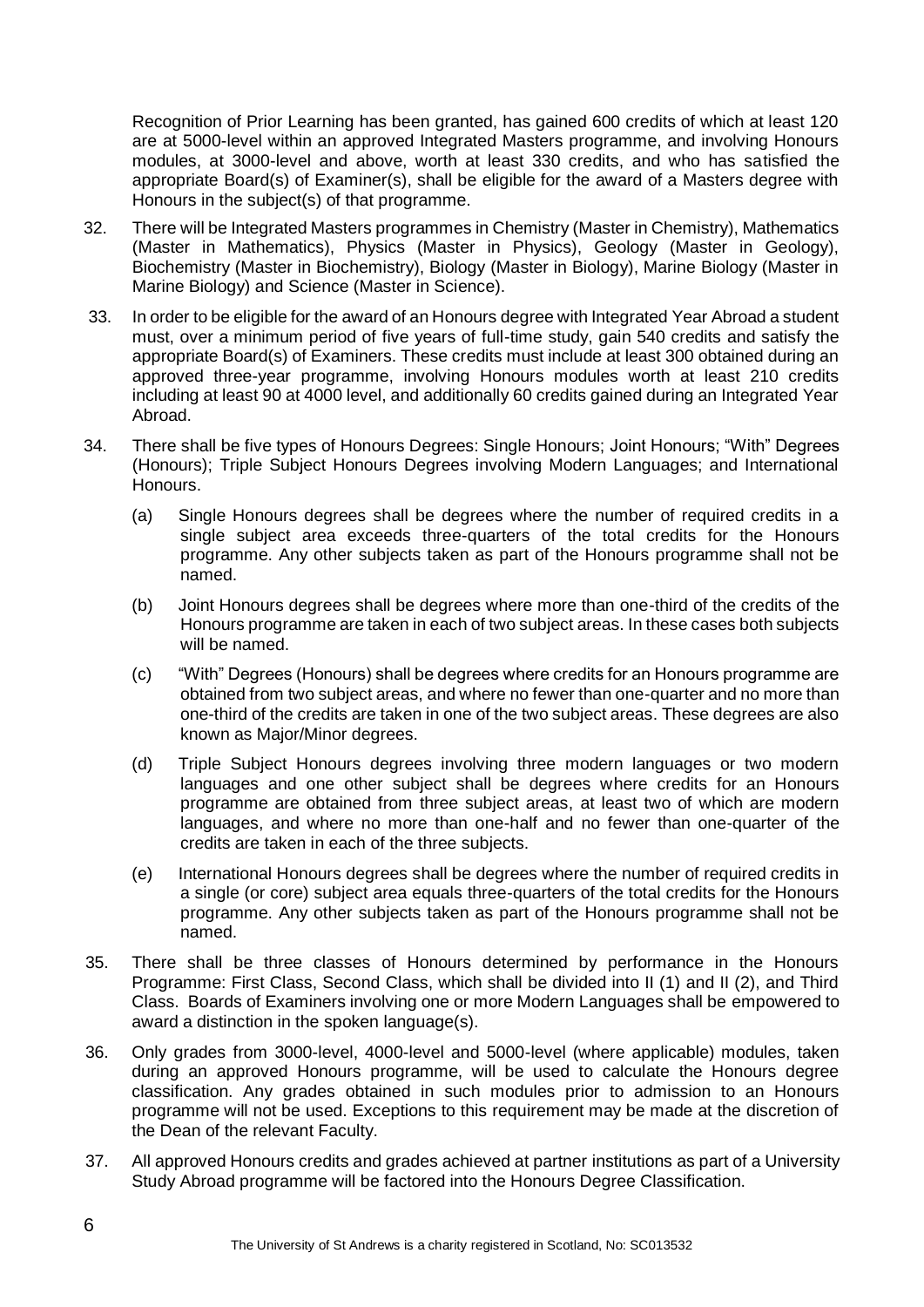- 38. A student who fails the assessment of an Honours module may be reassessed by such means as the Board of Examiners may decide is appropriate. Honours classification shall be based on the grades achieved in the assessment for each module. Honours grades passed at reassessment will be capped at grade 7.0 and will be entered into the Honours degree calculation as a grade of 7.0. Sub honours reassessment grades are not capped at grade 7.0. For Honours modules failed at reassessment (and no credit gained) the original failed grade will be included in the calculation of the Honours degree classification.
- 39. For a student who fails an Honours module at both first sitting and reassessment but then subsequently re-takes and passes the module, both the original and subsequent grades will be entered into the calculation of the Honours degree classification.
- 40. A student who is awarded a 0X by the Board of Examiners in an Honours level module will have a grade of 0 entered into the calculation for the Honours degree classification even though no credits are obtained for the module.
- 41. A student who, owing to medically certified illness or other serious cause, cannot complete the assessment for a module may be assessed by such means as the Board of Examiners shall determine.
- 42. The Deans, with advice from the Curriculum Approvals Group, shall approve, for each Honours programme:
	- (a) any pre-requisites for admission to the programme in addition to those general prerequisites stated in the Regulations;
	- (b) the modules, both compulsory and optional, that are available within that programme;
	- (c) amendments to the programme for students who spend part of the study period following an approved course of studies in another institution.
- 43. Students may be permitted automatic, qualified or conditional entry to Honours in accordance with the Policy on Entry to Honours

# **F. Progression**

- 44. I. In order to continue to a further semester a full-time student must have passed a minimum of 20 credits in the current semester of study and:
	- (a) must have gained 80 credits after two semesters of full-time study as a matriculated student;
	- (b) must have gained 160 credits after four semesters of full-time study as a matriculated student;
	- (c) must have gained 240 credits after six semesters of full-time study as a matriculated student;
	- (d) must fulfil the general requirements for the degree programme within the maximum period specified for that degree. For a General degree the maximum period of full-time study is eight semesters. For an Honours degree the maximum period of full-time study is ten semesters, of which no more than six semesters may form the sub-Honours part of the programme, and exactly four semesters may form the Honours part of the programme. For an Integrated Masters degree the maximum period of full-time study is twelve semesters, of which no more than six semesters may form the sub-Honours part of the programme, and exactly six semesters may form the Honours part of the programme.

II. In order to continue to a further semester a part-time day-time matriculated student must have passed a minimum of 20 credits in the current semester of study and:

(a) must have gained 40 credits after two semesters of study as a matriculated student;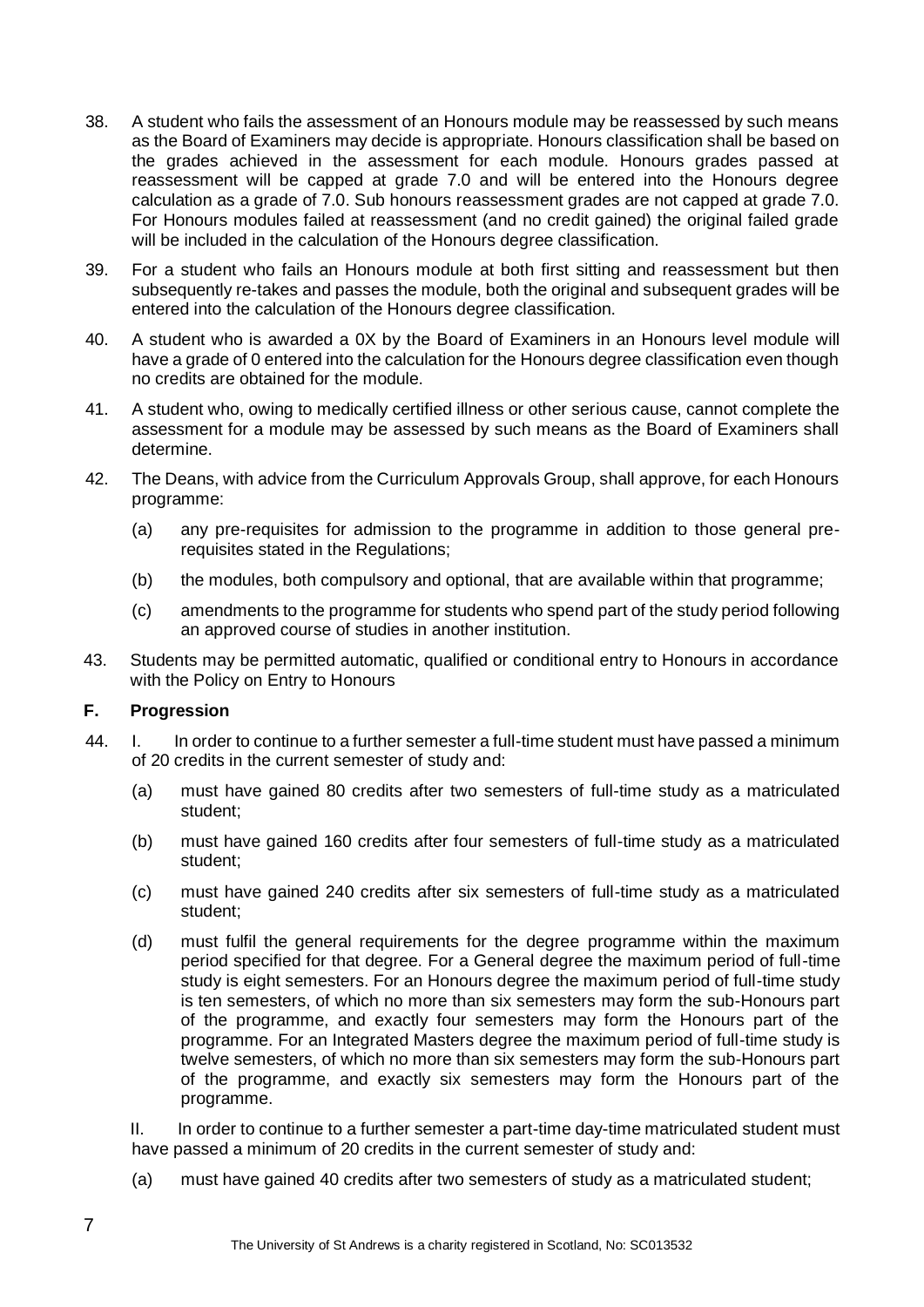- (b) must have gained 80 credits after four semesters of study as a matriculated student;
- (c) must have gained 120 credits after six semesters of study as a matriculated student;
- (d) must have gained 160 credits after eight semesters of study as a matriculated student;
- (e) must have gained 200 credits after ten semesters of study as a matriculated student;
- (f) must have gained 240 credits after twelve semesters of study as a matriculated student;
- (g) must fulfil the general requirements for their degree programme within the maximum period specified for that degree. For a General degree the maximum period of part-time study is sixteen semesters. For an Honours degree the maximum period of part-time study is twenty semesters, of which no more than twelve semesters may form the sub-Honours part of the programme, and no more than eight semesters may form the Honours part of the programme. For an Integrated Masters programme the maximum period of part-time study is twenty-four semesters, of which no more than twelve semesters may form the Honours and part of the programme.

III. In order to continue to a further semester a part-time Evening degree matriculated student must have passed a minimum of 15 credits in the current semester of study and:

- (a) must have gained 30 credits after two semesters of study as a matriculated student;
- (b) must have gained 60 credits after four semesters of study as a matriculated student;
- (c) must have gained 90 credits after six semesters of study as a matriculated student;
- (d) must have gained 120 credits after eight semesters of study as a matriculated student;
- (e) must have gained 150 credits after ten semesters of study as a matriculated student;
- (f) must have gained 180 credits after twelve semesters of study as a matriculated student;
- (g) must have gained 210 credits after fourteen semesters of study as a matriculated student;
- (h) must have gained 240 credits after sixteen semesters of study as a matriculated student;
- (i) must fulfil the general requirements for their degree programme within the maximum period specified for that degree. For a General Evening degree the maximum period of part-time study is twenty-four semesters.
- IV. Semesters of study previously accumulated in a different Faculty, not resulting in an award, are included when considering minimum progression rates.

#### **G. Termination of Studies**

- 45. Students who fail to meet any of the minimum requirements in Regulation 44 shall have their studies terminated and shall cease attending modules with immediate effect
- 46. Students whose studies have been terminated have the right to appeal against the decision to terminate their studies in order to continue their studies in the following semester. They may apply to the relevant Dean who shall determine either that the students' studies be terminated or the conditions under which students may be permitted to continue their studies. As soon as a student submits an appeal against the decision to terminate their studies, the student may attend classes until the outcome of appeal is known.

#### **H. Academic Misconduct**

47. If academic misconduct relating to work assessed as part of a qualification awarded by the University of St Andrews is at any time proven against someone holding such a qualification, the University reserves the right to withdraw or reclassify the qualification awarded.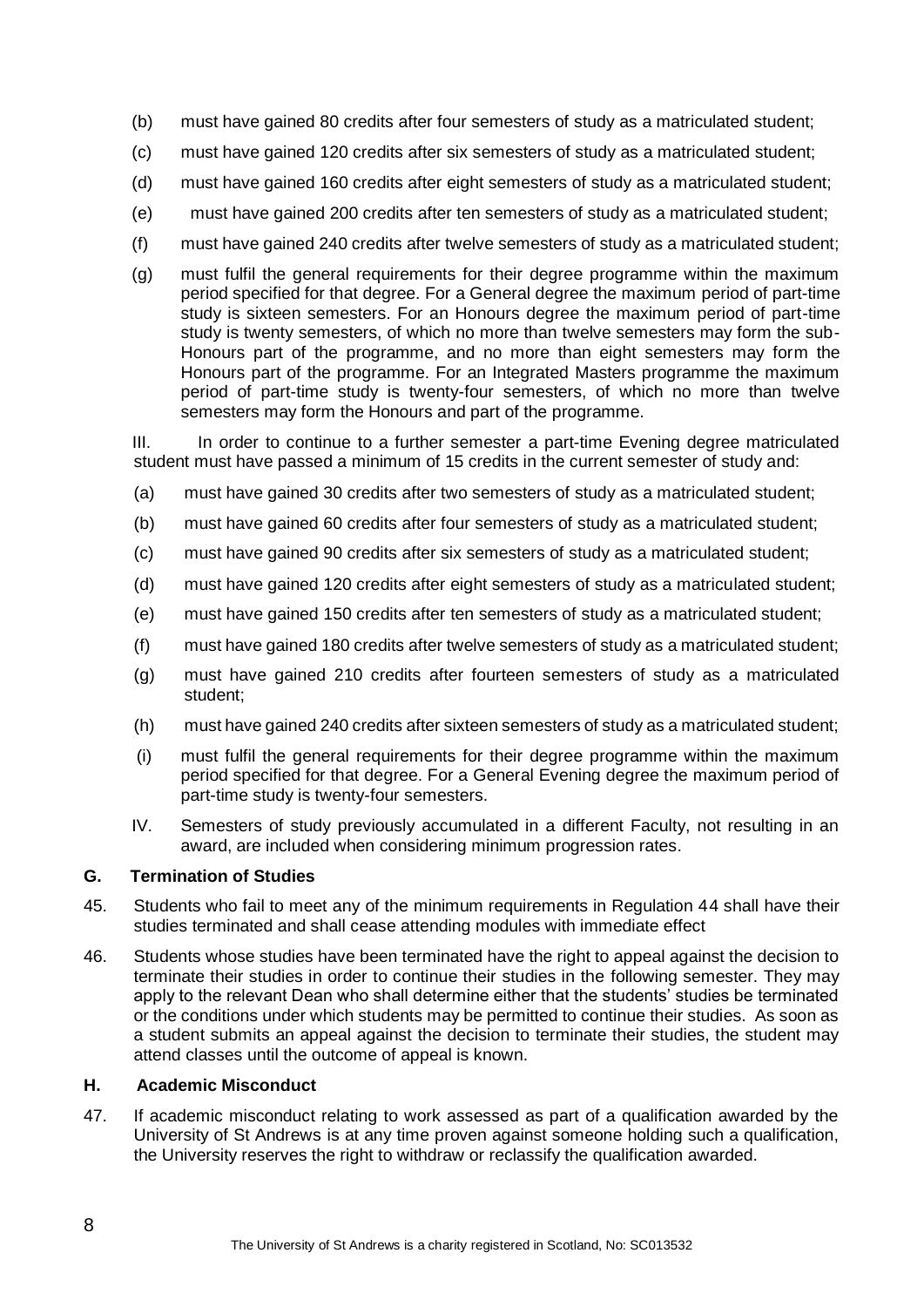# **I. Auditing of Modules**

48. Students may request permission to "audit" a module as an appropriate way of gaining additional knowledge or skills. Permission must be sought from the relevant Head of School who will determine whether and to what extent the student may attend of lectures, seminars and/or practical sessions. Students will not receive a grade or any credit for the module and will not necessarily receive resources for the module or access to School facilities.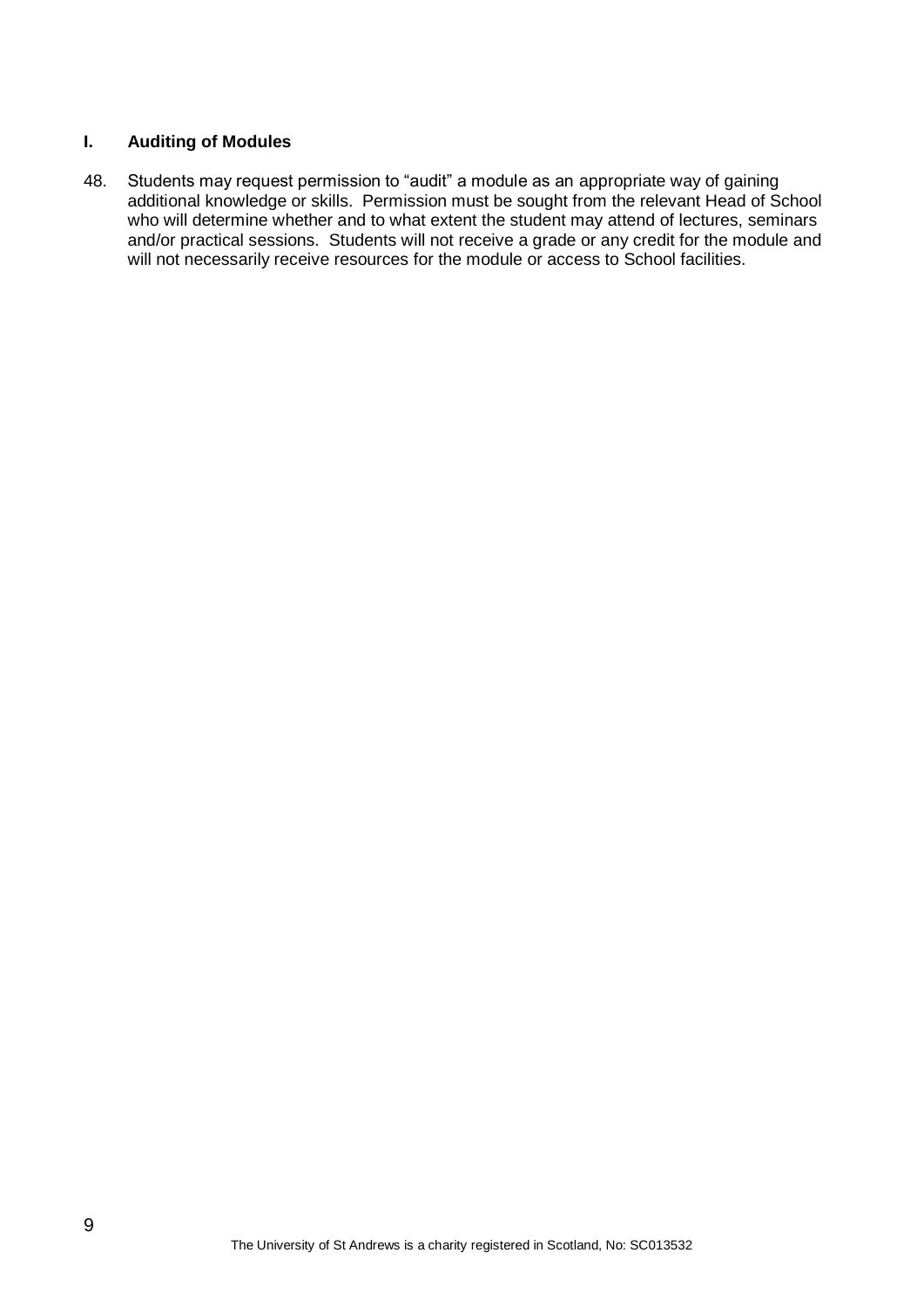# **II ARTS REGULATIONS**

#### **A. Faculty Entrance Requirements**

1. In addition to the General Entrance Requirements, prior to admission to study in the Faculty, it is also desirable that applicants have gained a pass at SQA National 5 (B or above), GCSE (B or above) or its equivalent in a language other than English (with the exception of those studying French who have higher French language entrance requirements).

Passes in other examinations may be accepted by the Dean as being equivalent to those mentioned above.

The Dean may grant exemptions from these conditions.

#### **B. Subjects**

- 2. Modules in the following subjects shall be recognised as qualifying for the award of any MA degree:
	- (i) Ancient History, Arabic, Art History, Classical Studies, Comparative Literature, Divinity, Economics, English, English as a Foreign Language, Film Studies, French, Geography, German, Greek, Hebrew, History, Information Technology, Interdisciplinary, International Relations, Italian, Latin, Linguistics, Management, Mathematics, Mediaeval History, Middle Eastern History, Modern History, Music, Persian, Philosophy, Psychology, Russian, Scottish History, Social Anthropology, Spanish, Statistics, Sustainable Development;
	- (ii) any subject qualifying for a degree in another Faculty.

#### **C. General Degree**

- 3. The degree of MA (General) may be awarded to a student who has gained at least 360 credits, of which:
	- (a) at least 80 have been gained at 2000-level;
	- (b) at least 60 credits have been gained at 3000-level or above;
	- (c) at least 240 have been gained in subjects identified by Arts Regulation 2 (i).

# **D. Honours Entry Requirements**

- 4. A student who has gained at least 240 credits, of which:
	- (a) at least 80 credits have been gained at 2000-level;
	- (b) at least 160 have been gained in subjects identified by Arts Regulation 2 (i).

and meets all other programme rules and requirements, may be permitted entry to an Honours Degree programme in accordance with the Policy on Entry to Honours.

A student having satisfied (a) and (b) but gained less than 240 credits may be permitted to enter an Honours programme in accordance with the Policy on Entry to Honours, and to take and pass one additional 1000 or 2000-level module worth up to 30 credits.

#### **E. Progression**

5. Progression to the final two semesters of an Honours programme shall be at the discretion of the Head of School. No student may progress who has gained fewer than 240 credits in 1000 and 200-level modules in accordance with Arts Regulation 4 (a) and (b).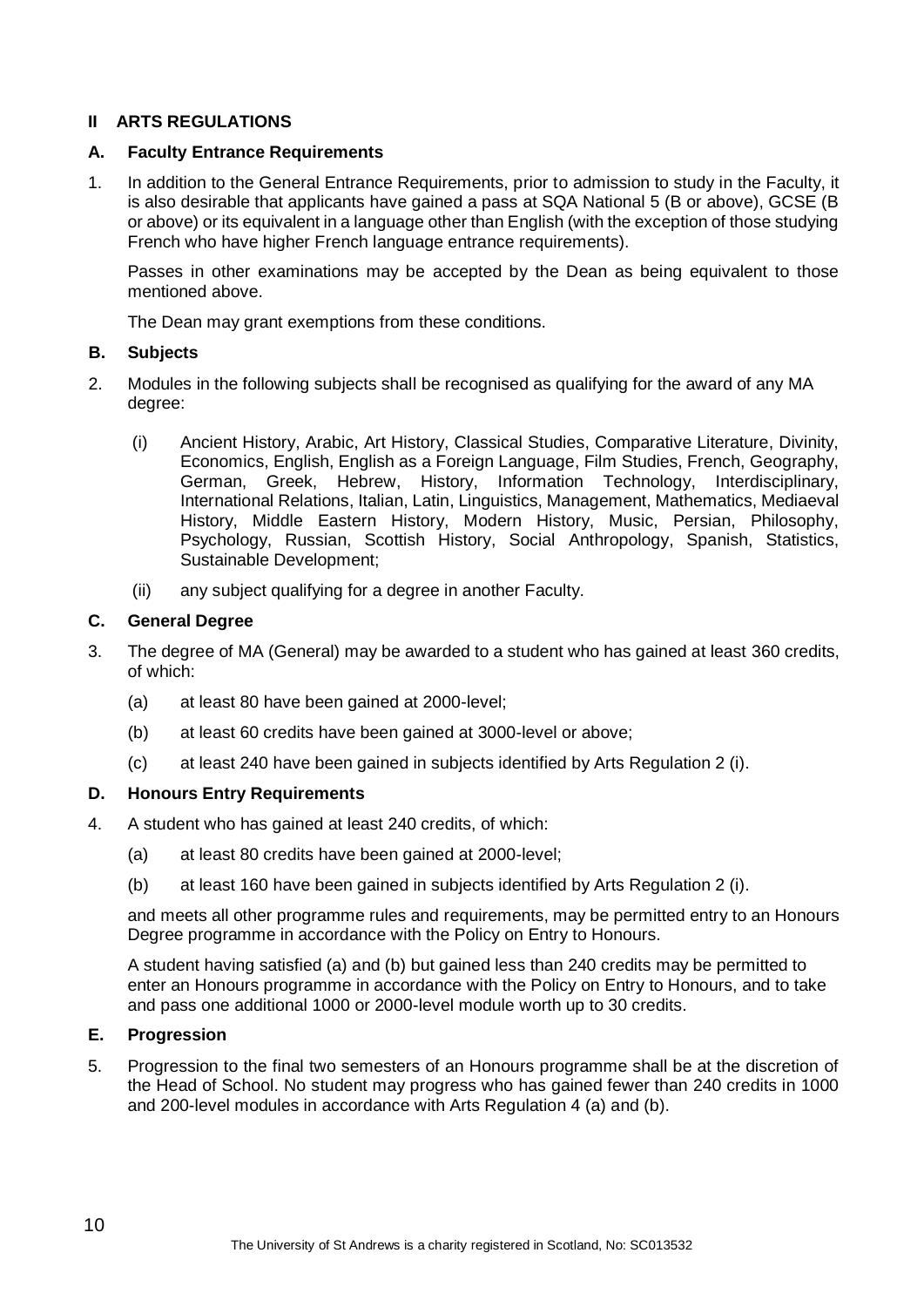# **III DIVINITY REGULATIONS**

#### **A. Faculty Entrance Requirements**

1. In addition to the General Entrance Requirements, prior to admission to study in the Faculty, it is also desirable that applicants have gained a pass at SQA National 5 (B or above), GCSE (B or above) or its equivalent in a language other than English.

Passes in other examinations may be accepted by the Dean as being equivalent to those mentioned above.

The Dean may grant exemptions from these conditions.

#### **B. Subjects**

- 2. The following subjects shall be recognised as qualifying for the award of any MTheol and BD degree:
	- (i) Divinity
	- (ii) any subject qualifying for a degree in another Faculty.

# **C. General Degree**

- 3. The degree of MTheol (General) may be awarded to a student who has gained at least 360 credits, of which:
	- (a) at least 80 have been gained at 2000-level;
	- (c) at least 60 have been gained at 3000-level or above in Divinity modules.

#### **D. Honours Entry Requirements**

4. A student who has gained at least 240 credits, of which at least 80 have been gained at 2000 level, and meets all other programme rules and requirements, may be permitted entry to an Honours Degree programme in accordance with the Policy on Entry to Honours

A student having gained 80 credits at 2000 level but less than 240 credits may be permitted to enter an Honours programme in accordance with the Policy on Entry to Honours and to take and pass one additional 1000 or 2000-level module worth up to 30 credits.

### **E. Progression**

5. Progression to the final two semester of an Honours programme shall be at the discretion of the Head of School. No student may progress who has gained fewer than 240 credits in 1000 and 2000-level modules.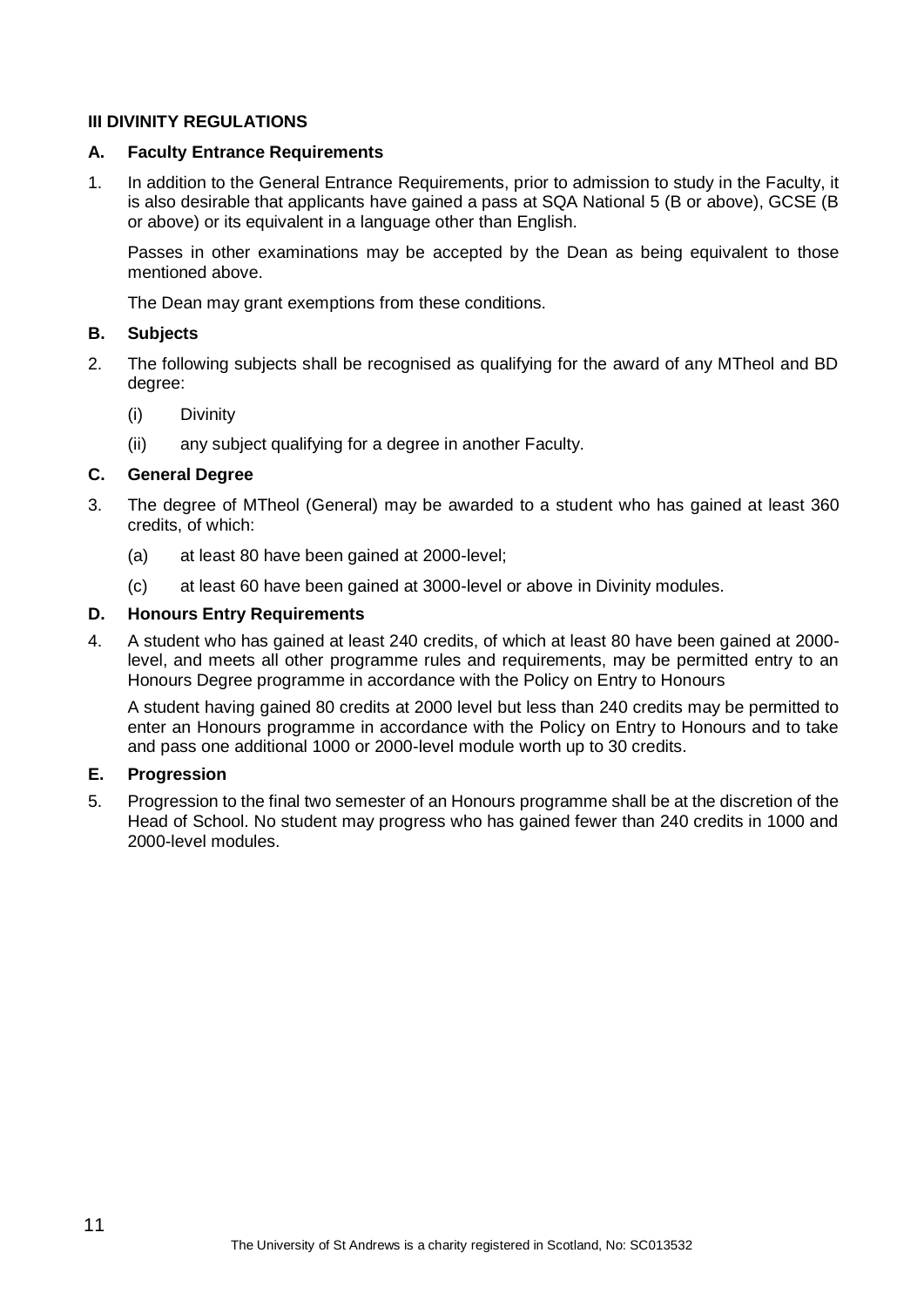# **IV SCIENCE REGULATIONS**

#### **A. Faculty Entrance Requirements**

1. In addition to the General Entrance Requirements, prior to admission to study in the Faculty, an applicant must have gained at least two Highers (H) or at least one GCE A Level, or equivalent in the following subjects: Biology, Chemistry, Computing Science or equivalent, Geography, Geology, Mathematics, Physics, Psychology.

Passes in other examinations may be accepted by the Dean as being equivalent to those mentioned above.

The Dean may grant exemption from these conditions.

#### **B. Subjects**

- 2. Modules in the following subjects shall be recognised as contributing to the award of any BSc (except Medical), MSci, MChem, MMath, MPhys, MGeol, MBiochem, MBiol or MMarBiol degree:
	- (i) Astronomy, Biology, Chemistry, Computer Science, Earth Science, Economics, Geography, Mathematics, Neuroscience, Physics, Psychology, Statistics;
	- (ii) Management, Philosophy, Sustainable Development, and modules with an ID subject code;
	- (iii) Modern Languages as specified in the requirements of a recognised 'With Language' degree in the Faculty of Science;
	- (iv) any subject qualifying for a degree in another Faculty.

# **C. General Degree**

- 3. The degree of BSc (General) may be awarded to a student who has gained at least 360 credits, of which:
	- (a) at least 80 have been gained at 2000-level;
	- (b) at least 60 have been gained at 3000-level or above;
	- (c) at least 40 have been gained in modules identified by Science Regulation 2 (i);
	- (d) at least 180 have been gained in modules identified by Science Regulation 2 (i)–(ii);
	- (e) at least 240 have been gained in modules identified by Science Regulation 2 (i)–(iii).

#### **D. Honours Entry Requirements**

- 4. A student who has gained at least 240 credits, of which:
	- (a) at least 80 have been gained at 2000-level;
	- (b) at least 40 have been gained in modules identified by Science Regulation 2 (i);
	- (c) at least 160 have been gained in modules identified by Science Regulation 2 (i) (iii)

and meets all other programme rules and requirements may be permitted entry to an Honours degree programme in accordance with the Policy on Entry to Honours.

A student having satisfied (a) and (b) but gained less than 240 credits may be permitted to enter an Honours programme in accordance with the Policy on Entry to Honours, and to take and pass one additional 1000 or 2000-level module worth up to 30 credits.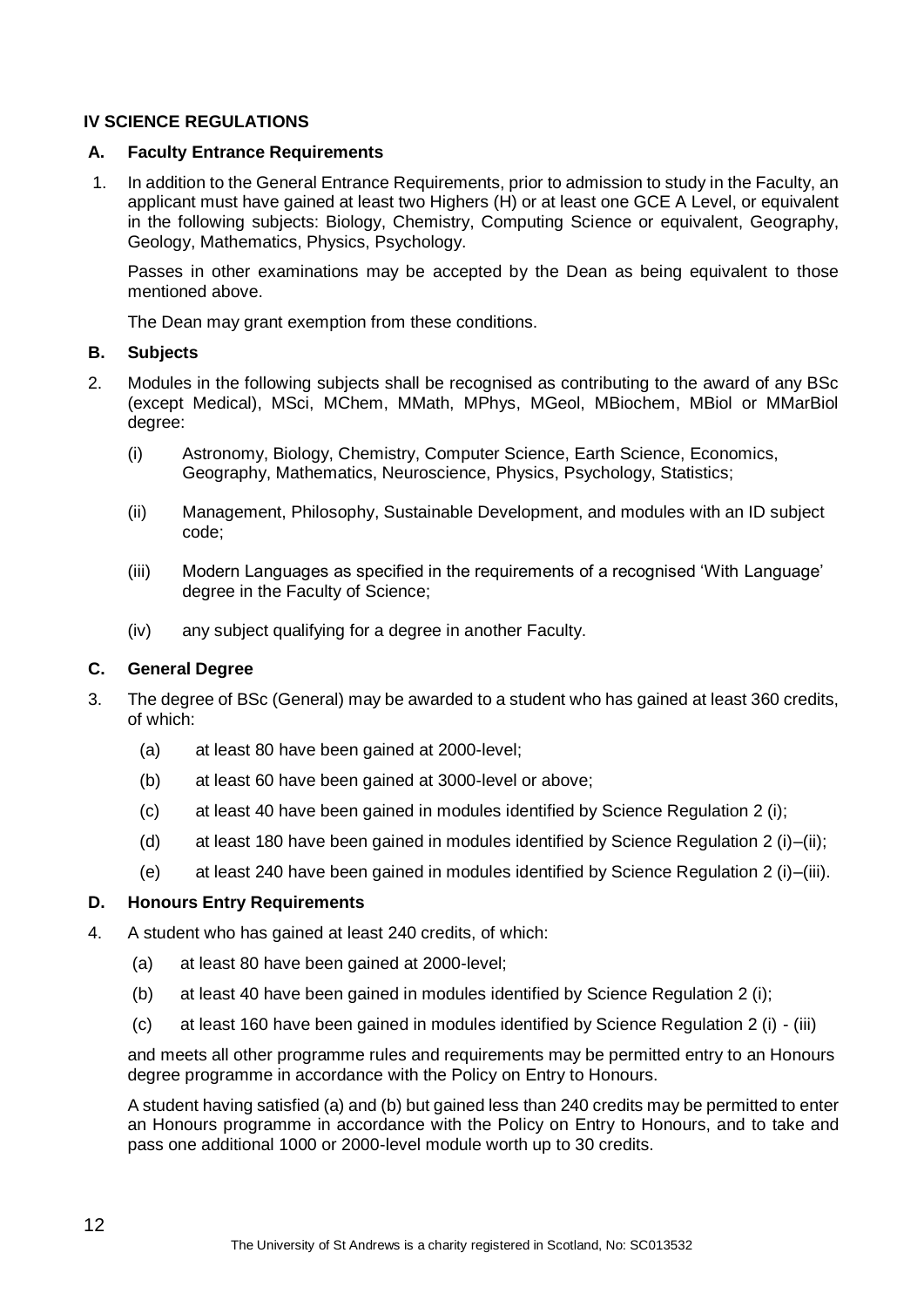# **E. Progression**

- 5. Progression to the final two semesters of an Honours programme shall be at the discretion of the Head of School. No student may progress who has gained fewer than 240 credits in 1000 and 2000-level modules in accordance with Science Regulation 4 (a)-(c).
- 7. A student on an Integrated Masters Programme who in the opinion of the Head of School fails to reach a sufficient level of attainment in the assessment for the modules taken in any academic year may be required to transfer to an Honours BSc programme.
- 8. A student on an Integrated Masters Programme may transfer to an Honours BSc programme where permitted by the programme requirements.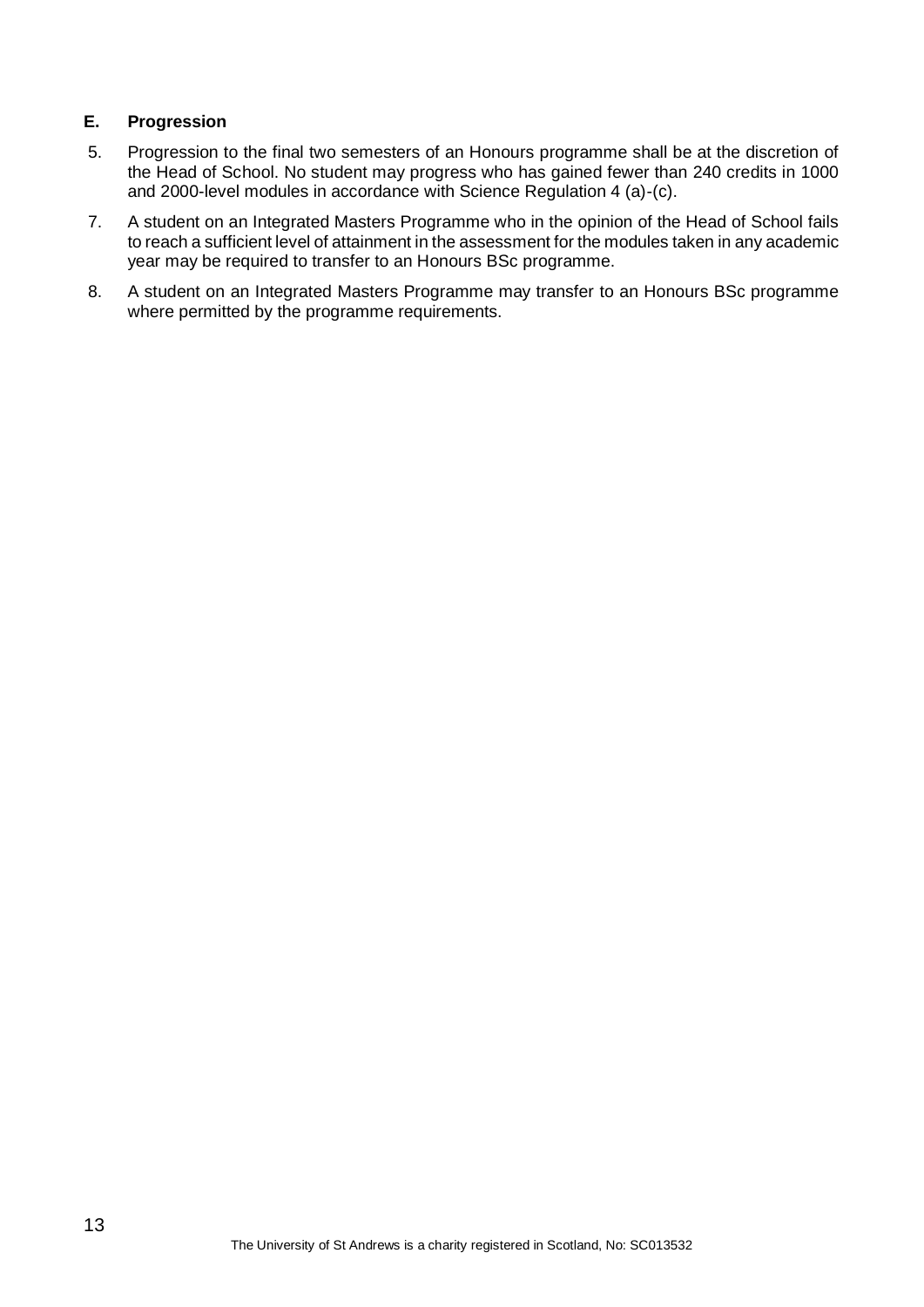# **V. MEDICINE REGULATIONS**

#### **A. Faculty Entrance Requirements**

- 1. In addition to the General Entrance Requirements, applicants for admission to the Honours BSc Degree programme in Medicine should satisfy one of the following:
	- (a) SQA Higher examinations at AAAAB including Chemistry (A grade) and at least one of Biology, Mathematics or Physics. If Biology, Mathematics or English have not been passed at Higher grade, each must be passed at National 5 (A or B) or Intermediate 2 (A or B).
	- (b) GCE A Level examinations. AAA at A Level, including Chemistry and at least one of Biology, Mathematics or Physics. If Biology, Mathematics or English are not taken at A Level, each must have been passed at GCSE with grade B or better.

Passes in other examinations at such levels and in such subjects as the Dean may accept as a qualification equivalent to those mentioned above.

The Dean may grant exemptions from these conditions.

#### **B. Honours Entry Requirements**

2. A student who has gained 240 credits, of which at least 120 credits have been gained at 2000 level in approved modules in Medicine and 120 credits of advanced standing or 120 credits in such subjects as the Dean may accept as an equivalent qualification, and meets all other programme rules and requirements may be permitted entry to the Honours BSc Degree programme in Medicine in accordance with the Policy on Entry to Honours.

#### **C. Honours Degree**

- 3. To qualify for the Honours degree, students must satisfy the following requirements:
	- (a) They must be admitted to the Faculty of Medicine.
	- (b) They must, during not less than six semesters and not more than seven semester of fulltime study as a matriculated student, attend the modules and pass or be exempted from the corresponding module examinations, for the approved Programme in Medicine.
- 4. The University is bound by direction from the General Medical Council (GMC) and applies a regulation that only those students who are fit to become doctors may graduate in order to progress to a course that awards a Primary Medical Qualification (PMQ). Transfer to the MBChB, or equivalent medical degree, is conditional on achieving the academic standards for progression and being deemed Fit to Practise.
- 5. The University Fitness to Practise policy reflects guidance from the GMC. The University will convene a panel to consider students where Fitness to Practise is in doubt. The options open to the panel include suspension from the BSc and exclusion from Medicine.

# **D. General Degree**

- 6. The degree of BSc (General) Medicine may be awarded to a student who, during their studies towards the BSc (Honours) programme in Medicine has gained at least 360 credits, of which:
	- (a) at least 80 have been gained at 2000-level;
	- (b) at least 60 have been gained at 3000-level;
	- (c) at least 80 have been gained in modules from Biology, Chemistry or Psychology;
	- (d) no more than 40 may have been gained in modules at 1000 or 2000-level in the Faculties of Arts or Divinity;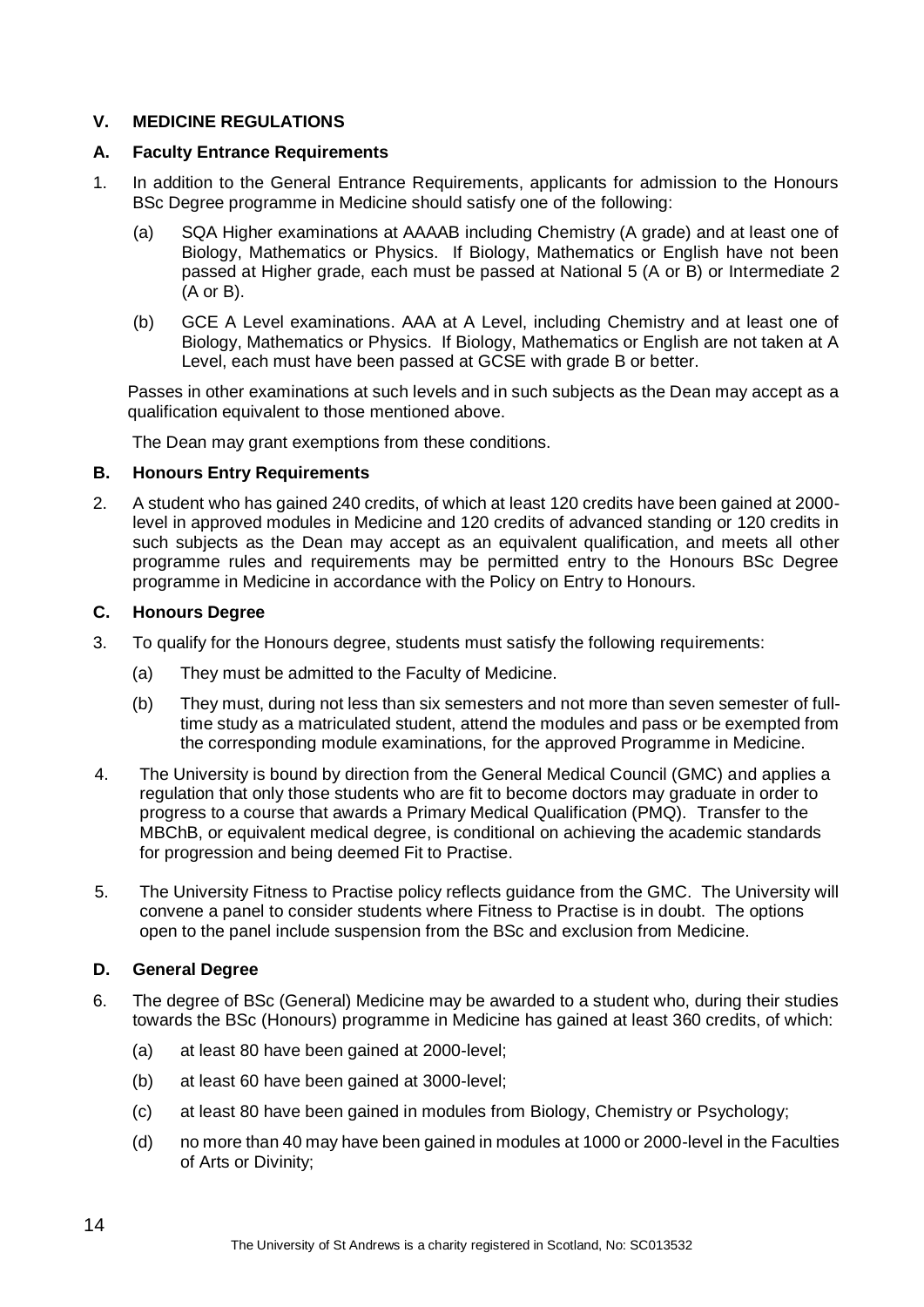- (e) at least 240 have been gained in approved modules in Medicine.
- 7. The University is bound by direction from the General Medical Council (GMC) and applies a regulation that only those students who are fit to become doctors may graduate in order to progress to a course that awards a Primary Medical Qualification (PMQ). Transfer to the MBChB, or equivalent medical degree, is conditional on achieving the academic standards for progression and being deemed Fit to Practise.
- 8. The University Fitness to Practise policy reflects guidance from the GMC. The University will convene a panel to consider students where Fitness to Practise is in doubt. The options open to the panel include suspension from the BSc and exclusion from Medicine.

# **E. Termination of Studies**

9. The following regulations concerning Termination of Studies for students registered on the BSc (Honours) Medicine course shall apply:

Every student:

- (a) must have gained 60 credits at 2000-level in approved modules in Medicine after two semesters of full-time study as a matriculated student at that level.
- (b) must have gained 120 credits at 2000-level in approved modules in Medicine after three semesters of full-time study as a matriculated student.
- (c) must have gained 120 credits at 3000-level in approved modules in Medicine after five semesters of study as a matriculated student.
- (d) must complete all modules for the Honours degree in Medicine within seven semesters of full-time study as a matriculated student.
- (e) In order to continue to a further academic year, a full-time matriculated student must have achieved credits in the current academic year of study,

Students who fail to meet the above requirements shall have their studies terminated and shall cease attending modules.

Students whose studies have been terminated have the right to request a review of the decision to terminate their studies in order to continue their studies in the following semester. They may apply to the Dean of Medicine who shall determine either that the students' studies be terminated or the conditions under which students may be permitted to continue their studies. As soon as a student submits a request to review the decision to terminate their studies, the student may attend classes until the outcome of the request is known.

20 August 2018

| number | Version   Purpose / changes                  | Document   Author of<br><b>status</b> | changes, role<br>and school /<br>unit                  | Date |
|--------|----------------------------------------------|---------------------------------------|--------------------------------------------------------|------|
| 1.0    | Regulations for the<br>2018/19 academic year |                                       | Emily Feamster, 27 June 2019<br><b>Academic Policy</b> |      |